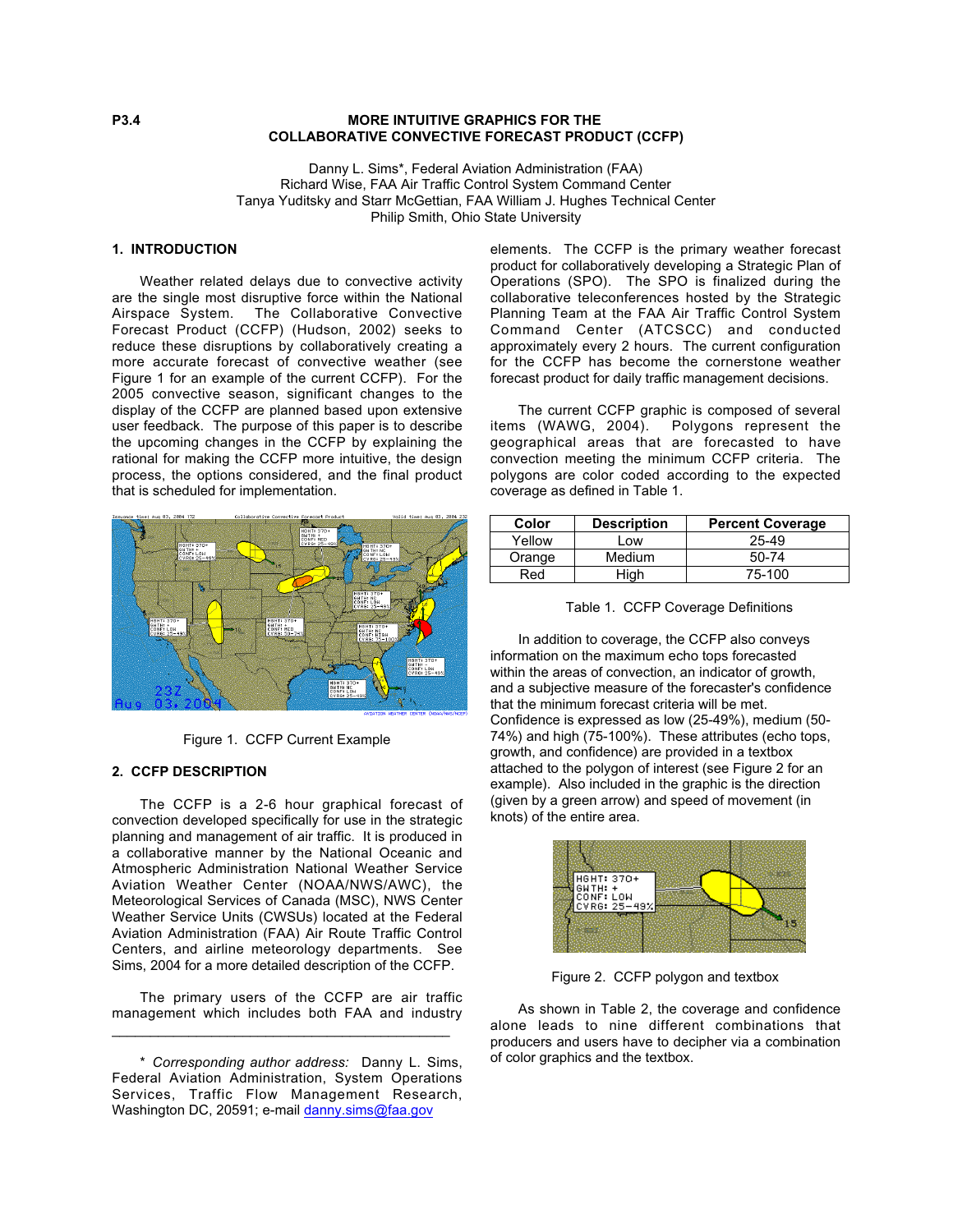|                   | Coverage   |               |             |  |  |
|-------------------|------------|---------------|-------------|--|--|
|                   | Low-Low    | Low-Medium    | Low-High    |  |  |
|                   | Medium-Low | Medium-Medium | Medium-High |  |  |
| <b>Confidence</b> | High-Low   | High-Medium   | High-High   |  |  |

Table 2. CCFP Confidence-Coverage combinations

## **3. USER FEEDBACK**

Inherent in the continued enhancement of the CCFP is the collection of user feedback. To this end, personnel from the FAA ATCSCC Weather Unit surveyed over 75 users and user representatives over a nine-month period. The purpose of the survey was to solicit feedback on the CCFP, specifically the graphical depiction on convection. It was identified that the components of coverage, confidence, and echo tops were important. In addition, there was a desire to eliminate the textbox making the CCFP more usable "at a glance." Additional information indicated that users were interpreting CCFP areas as no-fly zones, even when coverage was forecasted to be low (i.e., 25-49% of the area). This was attributed to the solid, opaque look of the CCFP convective areas. In fact, the survey identified occasions when air traffic was rerouted away from a CCFP polygon simply because it was there. The users did not realize that areas were low topped, low coverage, low confidence and would have had little impact on en-route flights. These occasions were not isolated. Thus, an effort was initiated to change the CCFP display to convey as much information as possible in a graphical, intuitive manner.

#### **4. DESIGN PROCESS**

Based upon the user feedback, several options were developed by personnel at AWC working with ATCSCC personnel. The options used a combination of color and fill (or shading) to designate the appropriate coverage and confidence levels. The two options that resulted from this process were the following:

1. Use color for coverage (as is done with the current CCFP) and use fill for confidence (see Figure 3), or<br>2. Use c

Use color for confidence and use fill for coverage (see Figure 4).

Of these two options, it was viewed that the second option (Figure 4) would be more intuitive. Fill could be used for coverage on an increasing basis. Low coverage areas would be blank (with only an area outline to define them) or have minimal fill; medium would have progressively more fill, and high coverage would have even more fill or be solid. These two options were presented to the Weather Applications Work Group, operating under the FAA and airline industry's Collaborative Decision Making (CDM) process.



Figure 3. Color coverage and fill confidence option



Figure 4. Color confidence and fill coverage option

The Weather Applications Work Group recognized that the options needed the advice of Human Factors experts. Thus, two independent, simultaneous reviews were conducted. One was by academia experts at the Ohio State University, while the other was conducted by experts at the FAA William J. Hughes Technical Center. Useful feedback was provided by both reviews including the need to have the options displayed in a setting comparable to what would be used for actual operations. As a result, personnel from the Human Factors Laboratory at the William J. Hughes Technical Center created operational mock ups of the two options. The mock ups were made with displays from the Enhanced Traffic Management System (ETMS). In addition to the CCFP areas, other ETMS overlays were included, such as aircraft positions, weather radar images, and flow constrained areas. When the mock ups were completed, they were presented to a subgroup of the Weather Applications Work Group. Further modification resulted in an agreed upon final product (see Figures 5 and 6). Two displays, one with a light background and one with a dark one, are shown since the background colors of the ETMS are user-selectable. The product utilized the second, more intuitive option